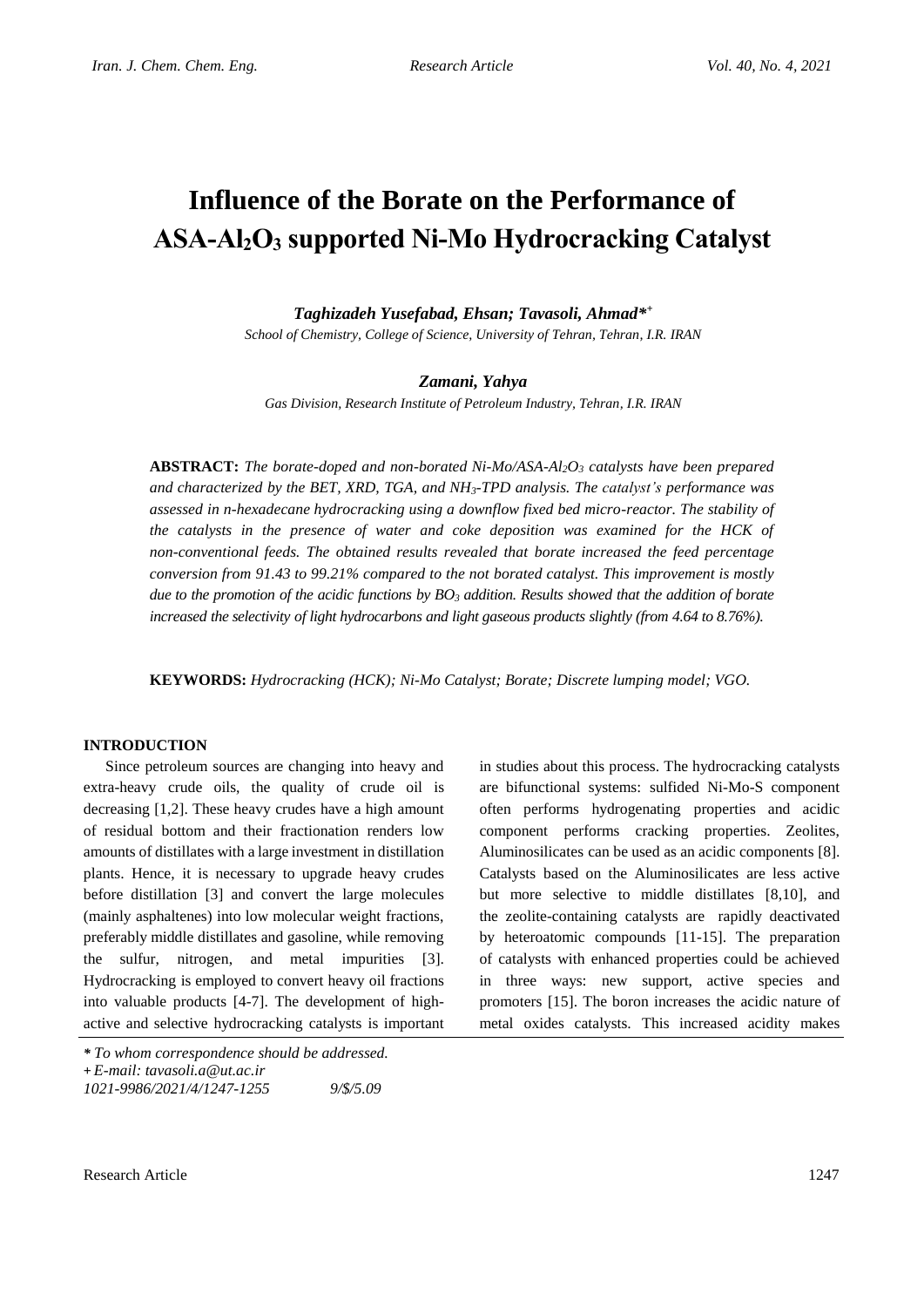enhance the cracking and isomerization activity of the catalysts [[15,16,32]]. Many investigations studied the effect of boron on  $Al_2O_3$  with Co-Mo and Ni-Mo as the active species [17- 20]. In 1999, the Author links and *Yu-WenChenMing-ChangTsai* [21] investigated hydrotreating of residue oil over a series of aluminum borate-supported CoMo and NiMo catalysts. They concluded that these catalysts were more active than the alumina-supported catalysts [21]. In 2000, *M Lewandowski* and *Z Sarbak* [22] Studied catalytic activity of a series of nickel–molybdenum catalysts supported on  $Al_2O_3$  modified with borate ions for the hydrotreating of coal liquid. It was found that modification of the support with borate ions increases the acidity of nickel–molybdenum catalyst, in particular, the number of acidity centers of intermediate strength[22]. In 2004, D. Ferdous et al. [23] investigated a series of NiMo/Al<sub>2</sub>O<sub>3</sub> catalysts containing boron and phosphorus. It was found that the addition of boron to  $NiMo/Al<sub>2</sub>O<sub>3</sub>$  caused an increase in weak acid centers, whereas phosphorus caused the formation of acid centers with intermediate strength [23]. In 2006, *D. Ferdous et al.* [24] comprised product selectivity during hydroprocessing of bitumen-derived gas oil in the presence of  $NiMo/Al<sub>2</sub>O<sub>3</sub>$  catalyst containing boron and phosphorus. It was found that phosphoruscontaining catalysts showed excellent hydrocracking and mild hydrocracking activities at all operating conditions [24]. In 2012, *Radostina Palcheva et al*. [25] investigated NiMo/ $\gamma$ -Al<sub>2</sub>O<sub>3</sub> Catalysts. they found that the addition of Co, Ni, or B influenced the  $Al_2O_3$  phase composition and gave increased catalytic activity for 1-benzothiophene hydrodesulfurization (HDS). They proved that the prior loading of Ni, Co, or B increased the degree of sulfidation of the NiMo/ $\gamma$ -Al<sub>2</sub>O<sub>3</sub> catalysts[25]. In 2013, *WenbinChen et al*. [26] investigated the effect of modification of the alumina acidity on the properties of supported Mo and CoMo sulfide catalysts. In this investigation, aluminas with different boron loadings were prepared by impregnation with  $H_3BO_3$  solutions and then used to prepare pure Mo and CoMo catalysts. The results point out a relationship between the Brønsted acidity of the support and the electronic properties of the  $MoS<sub>2</sub>$  and  $CoMoS$ phase [26]. *P.P. Dick et al.* reported on the excellent characteristics of Ni-Mo catalysts supported on ASA-Al<sub>2</sub>O<sub>3</sub> [19] on the VGO hydrocracking. In this research, we look at the effect of the boron functional group on Ni-Mo/ASA-Al2O<sup>3</sup> catalyst at 0.0 wt%, 1.8 wt% and 3.6 wt% loadings. The aim of the present work is to investigate if the addition of boron to the  $Ni-Mo/ASA-Al<sub>2</sub>O<sub>3</sub>$  catalyst will lead to further enhancement of activity and selectivity and finding the optimum amount of the boron. The catalysts were characterised by a number of techniques such as X-Ray Diffraction (XRD), Brunauer–Emmett–Teller (BET), and NH<sup>3</sup> temperature-programmed desorption (NH3-TPD), and also quantitative analysis of the coke formed has been carried out by means of thermogravimetricanalysis (TGA). Performance of the mentioned catalysts was investigated in the n-hexadecane (n-C16) hydrocracking and liquid products were analyzed by Gas Chromatography-Mass Spectroscopy (GCMS).

#### **EXPERIMENTAL SECTION**

#### *Materials*

The commercial Alumina, Ammonium heptamolybdate, and Nickle nitrate were provided from Tehran Oil Refinery (Iran). N-Hexadecane, as feedstock, was purchased from (Merck, Darmstadt Germany).

#### *Methods*

## *Preparation of the ASA-Al2O3, ASA-Al2O3-B1.8, and ASA-Al2O3-B3.6 supports*

 $ASA-Al<sub>2</sub>O<sub>3</sub>$  support was prepared according to the following method. The support contains 70% of  $Al_2O_3$ -SiO<sub>2</sub> and 30% γ-Al<sub>2</sub>O<sub>3</sub>. Al<sub>2</sub>O<sub>3</sub>-SiO<sub>2</sub> is containing γ-Al<sub>2</sub>O<sub>3</sub> and 90wt.% SiO2. The mixture of powders was loaded into the mixer with Z-folded blades. Then the mixture was peptized by nitric acid under stirring for 30 min (acid modulus 0.03–0.05). The obtained paste was extruded using plunger extruder VINCI with a Teflon spinneret with trilobular hole at a pressure of 3.5–4.0 MPa and a velocity of plunger moving of 1.2 mm/s. Extrudates were dried for 4 h at 120◦C in airflow and then heated for 2 h to 415◦C and calcined at 415◦C for 4 h. Then 30% of  $\gamma$ -Al<sub>2</sub>O<sub>3</sub> was added to the above mixture. Extrudates were dried and calcined as above.

The obtained powder is divided into three parts and aqueous solutions of 1.8 and 3.6wt.%  $HBO<sub>3</sub>$  are prepared and added to two parts of the obtained support, separately. Extrudates were dried and calcined. Circumscribe circle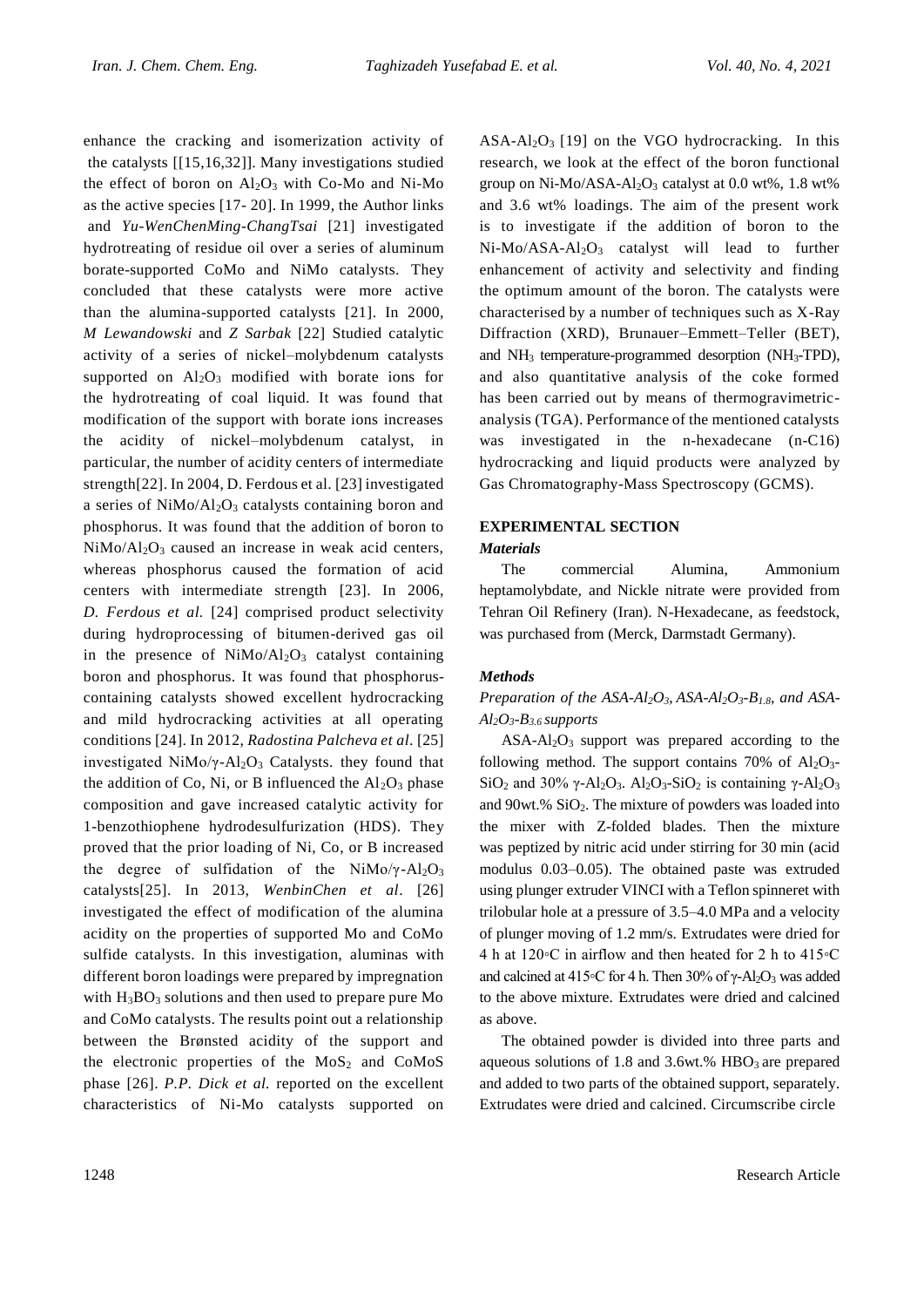diameters of extrudates were not more than 1.5 mm in this case. The obtained supports are hereafter denoted as ASA-Al<sub>2</sub>O<sub>3</sub>-B<sub>0</sub>, ASA-Al<sub>2</sub>O<sub>3</sub>-B<sub>1.8</sub>, and ASA-Al<sub>2</sub>O<sub>3</sub>-B<sub>3.6</sub>.

#### *Preparation of the catalyst*

Nickel–molybdenum supported catalysts were prepared by the incipient wetness co-impregnation method (pH  $\approx$  5.4) using aqueous solutions with the appropriate amounts of nickel nitrate and ammonium heptamolybdate to obtain 15.0 wt.%  $MoO<sub>3</sub>$  and 4.0 wt.% NiO respectively. The impregnated catalysts were dried in air at 120 ◦C and calcined at 415 ◦C for 4 h. The supported catalysts are hereafter denoted as NiMo/ASA-Al<sub>2</sub>O<sub>3</sub>-B<sub>0</sub>, NiMo/ASA- $Al_2O_3-B_{1.8}$ , and NiMo/ASA- $Al_2O_3-B_{3.6}$ , respectively.

#### *Catalyst characterization*

The BET surface area  $(S<sub>BET</sub>)$ , Pore Size (PS) distribution, and pore volume (PV) of the catalysts were measured by conducting nitrogen adsorption/desorption analysis using Micromeritics ASAP 2010 at 77 K. Prior to analysis, the sample was degassed at  $350^{\circ}$ C for 8 h. Barret–Joyner– Hallender (BJH) model on desorption branch was employed to calculate the pore size distributions. The micropore surface area of the catalysts was obtained from the corresponding t-plot.

XRD patterns of the catalysts were recorded using a Bruker Advance diffractometer with Da Vinci geometry using Ni-filtered CuK \_α radiation (40 kV, 30 mA) instrument. Catalysts (0.2 g) were ground in a mortar to a particle size of 38 μm. The occurrence of the respective oxidized species of the metals incorporated wide-angle analyses was performed for all catalysts. In this case, 2θº range was scanned between 10º and 80º. By comparing the observed pattern with the diffraction pattern reported in the database PDF-4 + ICDD  $(SiO<sub>2</sub>-00-058$ -0344) qualitative analysis of the observed peaks was carried out.

NH<sup>3</sup> Temperature - Orogrammed Desorption (NH3-TPD) was performed to determine the relative acidity of the samples at ICB-CSIC in a Micromeritics Pulse Chemisorb 2700. A sample consisting of 200 mg was outgassed in Ar flow to desorb water and impurities from the sample. To do this, the sample was heated at a rate of  $10^{\circ}$ C/min from room temperature to 600 °C and held at this temperature for 60 min. The sample was then cooled down to 50 °C and ammonia was introduced into the system; the physically adsorbed ammonia was purged afterward. The system was heated at a rate of 10 °C/min to 600 °C and the chemisorbed ammonia was determined with a thermoconductivity detector (TCD). The TCD read the NH<sup>3</sup> concentration, which was converted into µmol/g.min unit and then plotted against the temperature. The number of acid sites was determined by integrating the area under the curve for each type of acidity (weak, medium, and strong) and expressed in molecules of NH<sup>3</sup> adsorbed per temperature interval.

The carbonaceous deposited on the spent catalysts was determined using a Pyris TGA1 thermogravimetric analyzer. First, 3 mg samples were heated from 100 to 700°C with a heating rate of 10<sup>°</sup>C/min under airflow of 40 mL/min. Then the samples were held at isothermal conditions for the initial and final temperatures to allow the stabilization of the weight of the catalyst. The coke deposits were determined as a difference between weight loss of the fresh and spent carbon-supported catalysts in the region where coke deposits were occurred  $(200-500^{\circ}\text{C})$ .

#### **Testing of the catalysts in hydrocracking of n-hexadecane**

N-hexadecane hydrocracking was carried out on a steel tubular fixed-bed up-flow reactor. The experimental setup was depicted in Fig. 1. About the 1.00 gr catalyst was filled in the reactor and reduced by H<sub>2</sub> gas at pressure 30 bar and a space velocity of 200 h<sup>-1</sup> with constant heating rate from ambient to 453 K and maintained at this temperature for 1 h. To prepare Ni-Mo-S phases, the catalysts were sulfided by a stream of 1wt% of dimethyl disulfide in hexane. Conditions of the sulfidation are as follows: hydrogen atmosphere with an  $H_2$ /Oil volumetric ratio of 80 nl/L at a space velocity of 200 h<sup>-1</sup> and 30 bar. The samples were heated with a constant heating rate of 0.5 K/min from 453 to 633 K and kept at the temperature, 633K, for 10 h. The performances of catalysts were evaluated in n-C16 hydrocarbons process. Conditions of the reaction are as follows: Injection rate of 30 cm<sup>3</sup>/h and  $H_2$ /Oil = 175 nL/L, 30 bar, WHSV = 3 kg/ (L·h), LHSV = 4.2 h<sup>-1</sup>. The reaction temperature was 573 K. After catalyst testing, the reactor was depressurized under hydrogen flow at 573 K for 3 h. Then, the flow was switched to nitrogen and the temperature decreased to room temperature. Liquid products produced during the reaction were analyzed. The used experimental setup was depicted in Fig.1.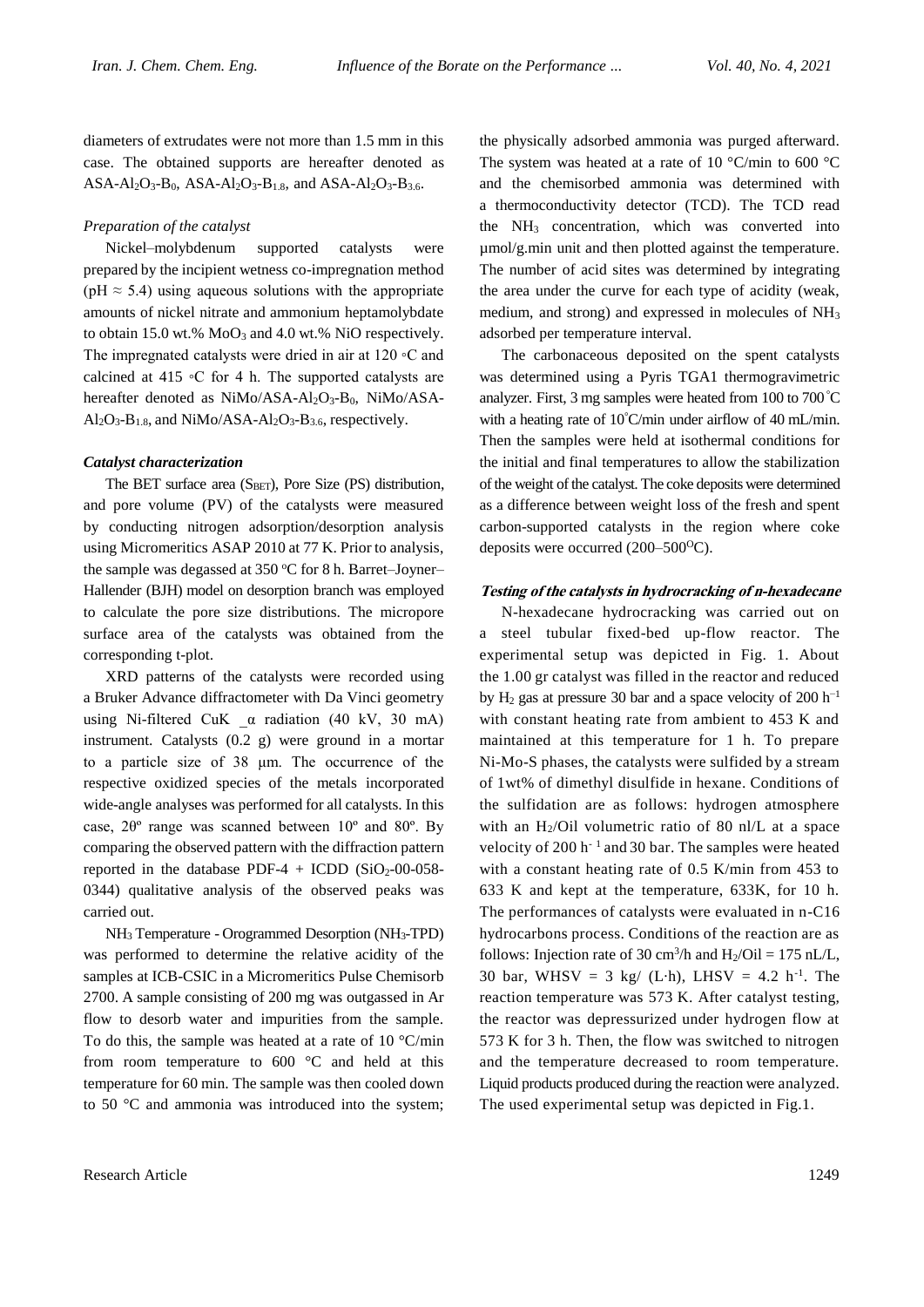

*Fig. 1: Schematic of the experimental setup.*

#### *GCMS of liquid products*

Liquid products were recovered after each reaction and were analyzed by gas chromatography (GC). An Agilent Technologies 7890A Chromatographer fitted with a Mass Selective detector (5975C VL MSD with Triple-Axis Detector) was used to measure the amount of each fraction distribution below 230ºC in the liquid product. The GC was equipped with a capillary column (Rtx 5 MS, HT-30 m long, 25μm film thickness) and was operated in split mode (split ratio 1:25) with helium as a carrier gas. A calibration using Data processed by Agilent MSD Chemistation (Rev E.02.02.1413) was performed to evaluate the percentage of the material. The temperature program of GC-mass is listed in Table 3.

## **RESULTS AND DISCUSSION**

#### *Catalysts characterization*

The XRD patterns of the  $NiMo/ASA-Al<sub>2</sub>O<sub>3</sub>-Bo$ ,  $NiMo/ASA-Al<sub>2</sub>O<sub>3</sub>-B<sub>1.8</sub>$ , and  $NiMo/ASA-Al<sub>2</sub>O<sub>3</sub>-B<sub>3.6</sub>$  catalyst are illustrated in Fig. 3. The  $\gamma$ -alumina, SiO<sub>2</sub>, NiO, MoO<sup>3</sup> phases are observed in the XRD patterns of these catalysts, however, AlBO<sub>3</sub> phases are observed in the XRD pattern of the  $NiMo/ASA-Al<sub>2</sub>O<sub>3</sub>-B<sub>1.8</sub>$ , and  $NiMo/ASA-Al<sub>2</sub>O<sub>3</sub>-B<sub>3.6</sub>$  catalysts. Three diffraction peaks that are appeared at the 2θ values of 25.7, 61.6, and 66.6 are assigned to  $\gamma$ -Al<sub>2</sub>O<sub>3</sub> [27][27]. However, the observed peaks for the Ni-Mo/ASA-Al<sub>2</sub>O<sub>3</sub>-B<sub>0</sub> catalyst were broader than that of the NiMo/ASA- $Al_2O_3-B_{1.8}$ , and  $NiMo/ASA-Al_2O_3-B_{3.6}$  catalysts. Three main diffraction peaks for  $SiO<sub>2</sub>$  are located at 2 $\theta$  values of 20.7, 23.5, and 66.6. The main diffraction peak that is appeared at 2θ values of 36.9 is assigned to NiO. Three main diffraction peaks for  $MoO<sub>3</sub>$  are located at 2θ values of 23.5, 25.7, and 27.4. The observed peaks revealed that the  $MoO<sub>3</sub>$  particles were well dispersed on the catalyst's surface. Three diffraction peaks that are appeared at 2θ values of 39.6, 48.9, and 58.6 are assigned to  $AIBO<sub>3</sub>$ . By comparing the mentioned patterns, it can be seen that the peaks of the NiMo/ASA- $Al_2O_3-B_0$  catalysts are at a lower energy level than those of the NiMo/ASA-Al<sub>2</sub>O<sub>3</sub>-B<sub>1.8</sub>, and NiMo/ASA-Al<sub>2</sub>O<sub>3</sub>-B3.6 ones.

Textural properties of the mentioned catalysts are reported in Table 4.

According to table 4, the addition of borate to the catalyst decreased the BET surface area and pore volume. However, due to the blockage of small pores, the average pore sizes increased by adding the borate.

N<sup>2</sup> Adsorption–desorption isotherms and corresponding BJH pore size distributions for the  $NiMo/ASA-Al_2O_3-B_0$ ,  $NiMo/ASA-Al_2O_3-B_{1.8}$ , and  $NiMo/ASA-Al<sub>2</sub>O<sub>3</sub>-B<sub>3.6</sub> catalysts are shown in Fig. 4.$ 

The shape of  $N_2$  adsorption-desorption isotherm for  $Ni-Mo/ASA-Al<sub>2</sub>O<sub>3</sub>$  is type IV, which displays mesoporous materials. The hysteresis loop for this catalyst can be categorized into  $H_2$  type [27]. On the other hand, the hysteresis loop for the catalyst prepared in the presence of  $HBO_3$  exhibits a mixture of cylinder type (H1) of pores [27]. As shown, textural properties are affected by the incorporation of  $HBO<sub>3</sub>$ . The addition of HBO<sup>3</sup> leads to a decrease in low diameter mesoporous.

Results for acidity studies performed using ammonia Temperature-Programmed Desorption (NH3-TPD) are presented in Table 5.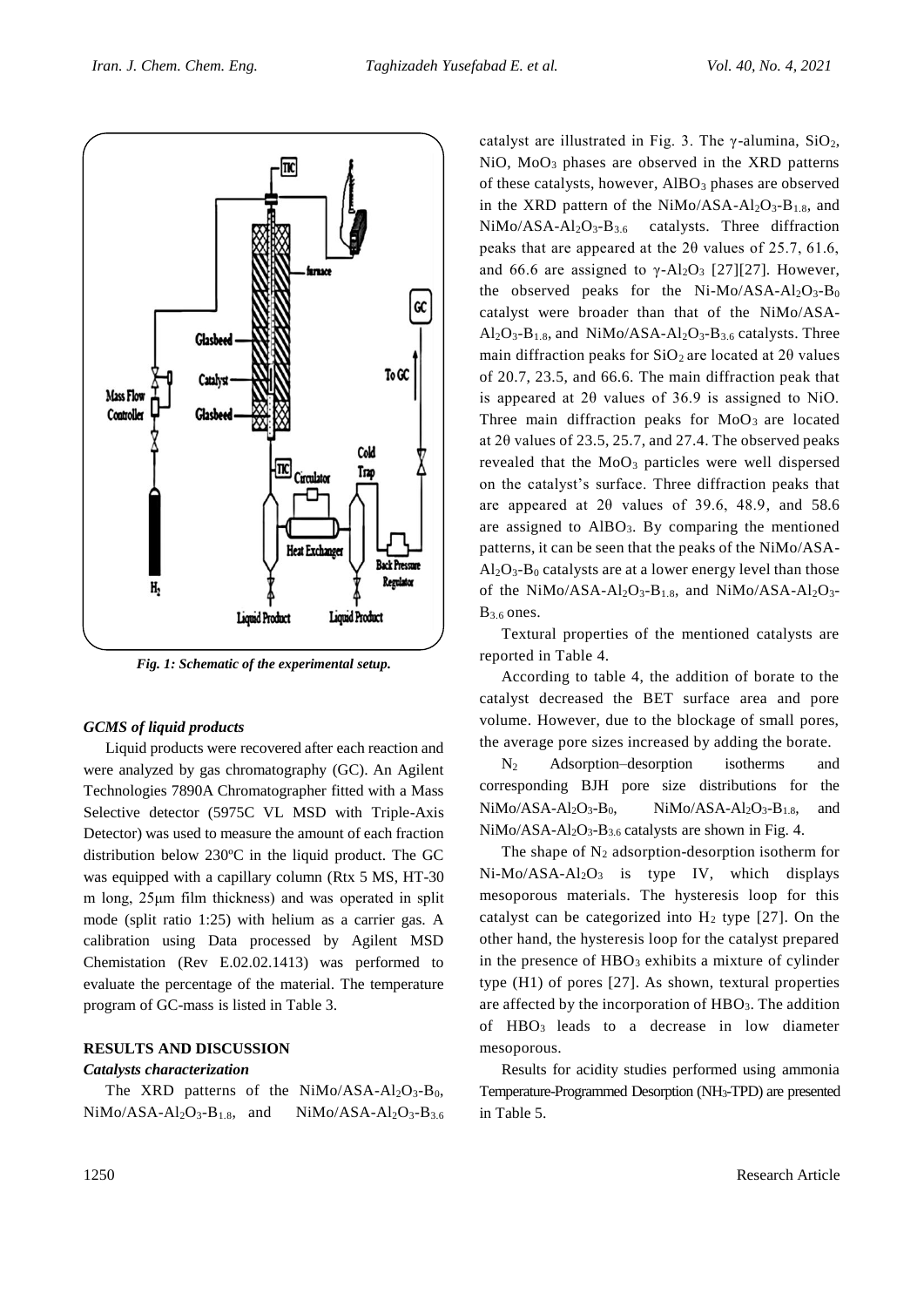| Parameter                | Step 1 |
|--------------------------|--------|
| Initial Temperature (°C) | 60     |
| Initial Time (min)       |        |
| Program Rate (°C/min)    | 10     |
| Final Temperature (°C)   | 250    |
| Final Time (min)         | 40     |
| Split ratio (ml/min)     | 25     |
| Septum purge (ml/min)    | 6      |
| Flow rate (ml/min)       |        |

| Catalyst                   | $SBETa (m2/g)$ | $V_{total}^{b}$ (Cm <sup>3</sup> /g) | $d_{\text{avr}}^c(A)$ |
|----------------------------|----------------|--------------------------------------|-----------------------|
| $NiMo/ASA-Al2O3-B0$        | 158.19         | 0.39                                 | 99.24                 |
| $NiMo/ASA-Al_2O_3-B_{1.8}$ | 144.17         | 0.38                                 | 105.27                |
| $NiMo/ASA-Al2O3-B3.6$      | 142.49         | 0.38                                 | 105.49                |

*Table 4: Textural Properties of NiMo Catalysts.*

*<sup>a</sup> Specific surface area <sup>b</sup> Pore volume <sup>c</sup>Average pore size*



*Fig. 2: Powder XRD patterns of the NiMo/ASA-Al2O3-B0, NiMo/ASA-Al2O3-B1.8, and NiMo/ASA-Al2O3-B3.6 catalyst***.**

Research Article 1251

The NH3-TPD profiles are decomposed by fitting, and the acidity densities of two major acid sites I and II estimated by the integrated areas are listed in Table 5. The loadings of borate into the Ni-Mo/ASA-Al<sub>2</sub>O<sub>3</sub>-B<sub>0</sub> catalyst significantly change the structure of surface acid sites. Table 5 shows a low-temperature peak at about  $260^{\circ}$ C (the site I) and a high-temperature peak at about 410°C (site II). The hightemperature site is related to protonic acidity, while the low-temperature site is probably due to ammonia coordinated to aluminum species. In this study, the reaction was carried out at a temperature 300° C, so acid site I should be considered for the analysis of acidic properties on the process. It was observed that the NiMo/ASA- $Al_2O_3-B_{1.8}$ , and NiMo/ASA-Al<sub>2</sub>O<sub>3</sub>-B<sub>3.6</sub> catalysts had higher acidities than the Ni-Mo/ASA-Al<sub>2</sub>O<sub>3</sub>-B<sub>0</sub> catalyst across several temperature ranges. Since the cracking function of the  $Ni-Mo/ASA-Al<sub>2</sub>O<sub>3</sub>-Bo$  catalyst was low, borate loading was chosen for the catalyst. The Ni-Mo/ASA-Al<sub>2</sub>O<sub>3</sub>-B<sub>0</sub> catalyst presented lower acidity, which could result in reducing the cracking activity. It would be expected that the more acidic catalysts would have a stronger cracking function [28,29].

TCD signals of these three catalysts are shown in Fig. 3.

In addition to the catalyst acidity, inactivation by a coke can be an important factor in catalytic properties of the catalysts. So, the impact of process conditions and feedstock conversions on the coke formation should be considered [5]. The results of TGA analysis of the catalysts have been illustrated in Table 7.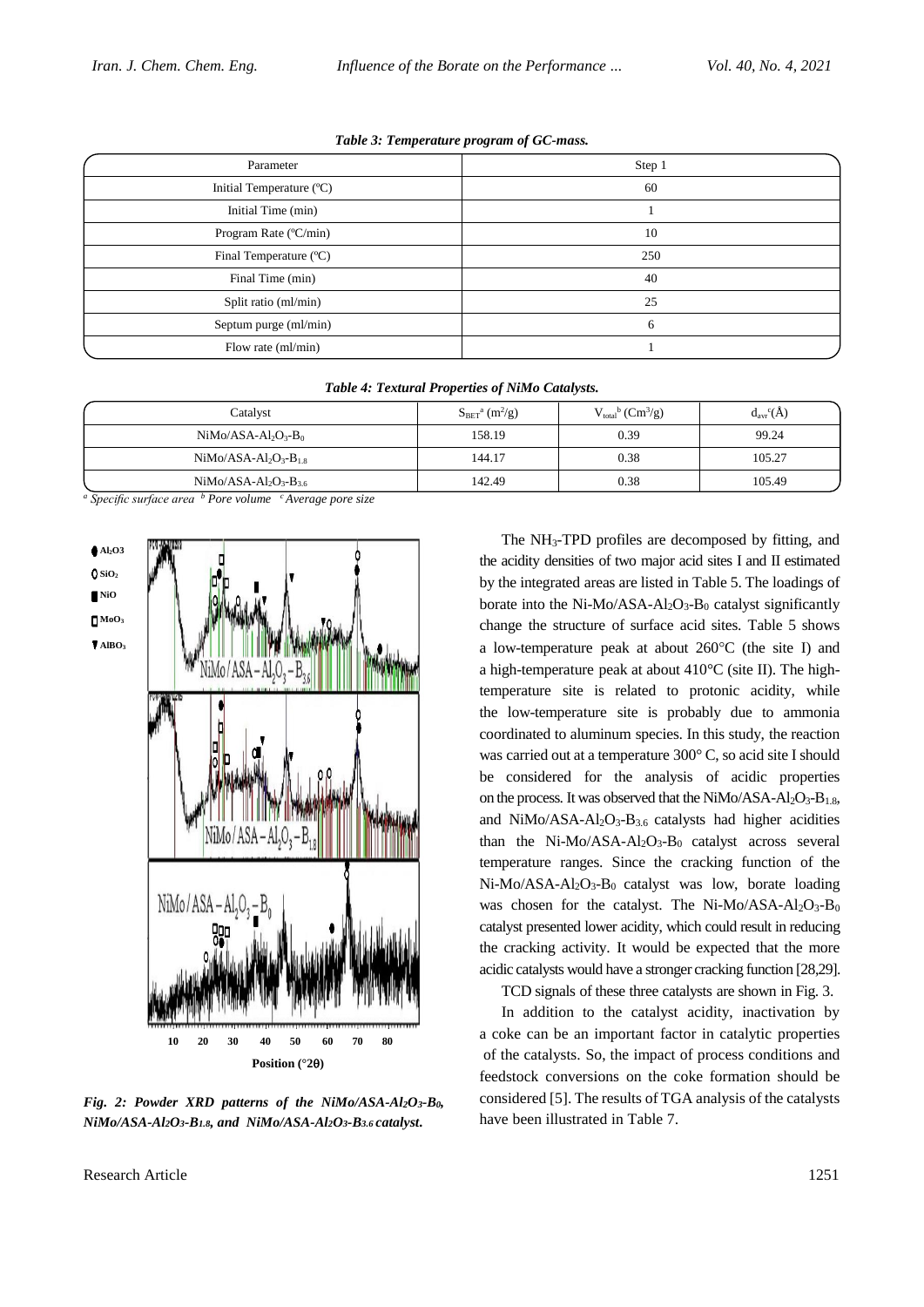|                       | Acid amount [mmol/g-cat] |                      |                         |                      |
|-----------------------|--------------------------|----------------------|-------------------------|----------------------|
| Catalyst              | Acid site I              |                      | Acid site II            |                      |
|                       | Strength $(^{\circ}$ C)  | Density ( $mmol/g$ ) | Strength $(^{\circ}$ C) | Density ( $mmol/g$ ) |
| $NiMo/ASA-Al2O3-B0$   | 263                      | 0.8863               | 420                     | 0.6574               |
| $NiMo/ASA-Al2O3-B1.8$ | 261                      | 0.9352               | 411                     | 0.5288               |
| $NiMo/ASA-Al2O3-B3.6$ | 262                      | 0.9836               | 405                     | 0.3376               |

*Table 5: Acid Amount of the Catalysts.*



*Table 4: N<sup>2</sup> adsorption-desorption isotherms and corresponding BJH pore size distributions for the NiMo/ASA-Al2O3-B0, NiMo/ASA-Al2O3-B1.8, and NiMo/ASA-Al2O3-B3.6 catalysts*



*Fig. 3: The TCD signal with respect to the temperature for the NiMo/ASA-Al2O3-B0, NiMo/ASA-Al2O3-B1.8, and NiMo/ASA-Al2O3-B3.6 catalysts*

One of the important benefits of using the dispersed catalyst for the conversion of heavy feedstocks is the inhibition of coke formation [29]. The coke formation on the catalyst and deactivation of that could be affected by catalyst activity [15]. Coke produced by the polymerization of n-C16 and products will cover the active sites in hydroprocessing reactions [15]. The rate of be more than that of the un-borated one. Although the amount of the produced coke increased on the catalyst, due to the increase in catalyst acidity, the rate of increase in conversion can be justified.

isomerization in the presence of the borated catalyst could

# *N-hexadecane hydrocracking*

To study the effect of the catalyst formulation on n-C16 hydrocracking, the NiMo/ASA-Al<sub>2</sub>O<sub>3</sub>-B<sub>0</sub>, NiMo/ASA-Al2O3-B1.8, and NiMo/ASA-Al2O3-B3.6 catalysts were prepared with identical porosity, identical active phase, and variation in the acid strength. Their performances were then evaluated in the reactor. Before the reaction test, the catalyst was sulfided by a stream of 1wt% of dimethyl disulfide in n-hexane under the hydrogen atmosphere. The activity of the catalysts for the n-hexadecane hydrocracking has been investigated at a temperature of 573 K with an  $H_2$ /hydrocarbon molar ratio of 175 at a total pressure of 3 MPa. The total percentage of the products achieved during n-C16 hydrocracking in the presence of the NiMo/ASA-Al<sub>2</sub>O<sub>3</sub>-B<sub>0</sub>, NiMo/ASA-Al<sub>2</sub>O<sub>3</sub>-B<sub>1.8</sub>, and NiMo/ASA-Al<sub>2</sub>O<sub>3</sub>-B<sub>3.6</sub> catalysts are given in table 6.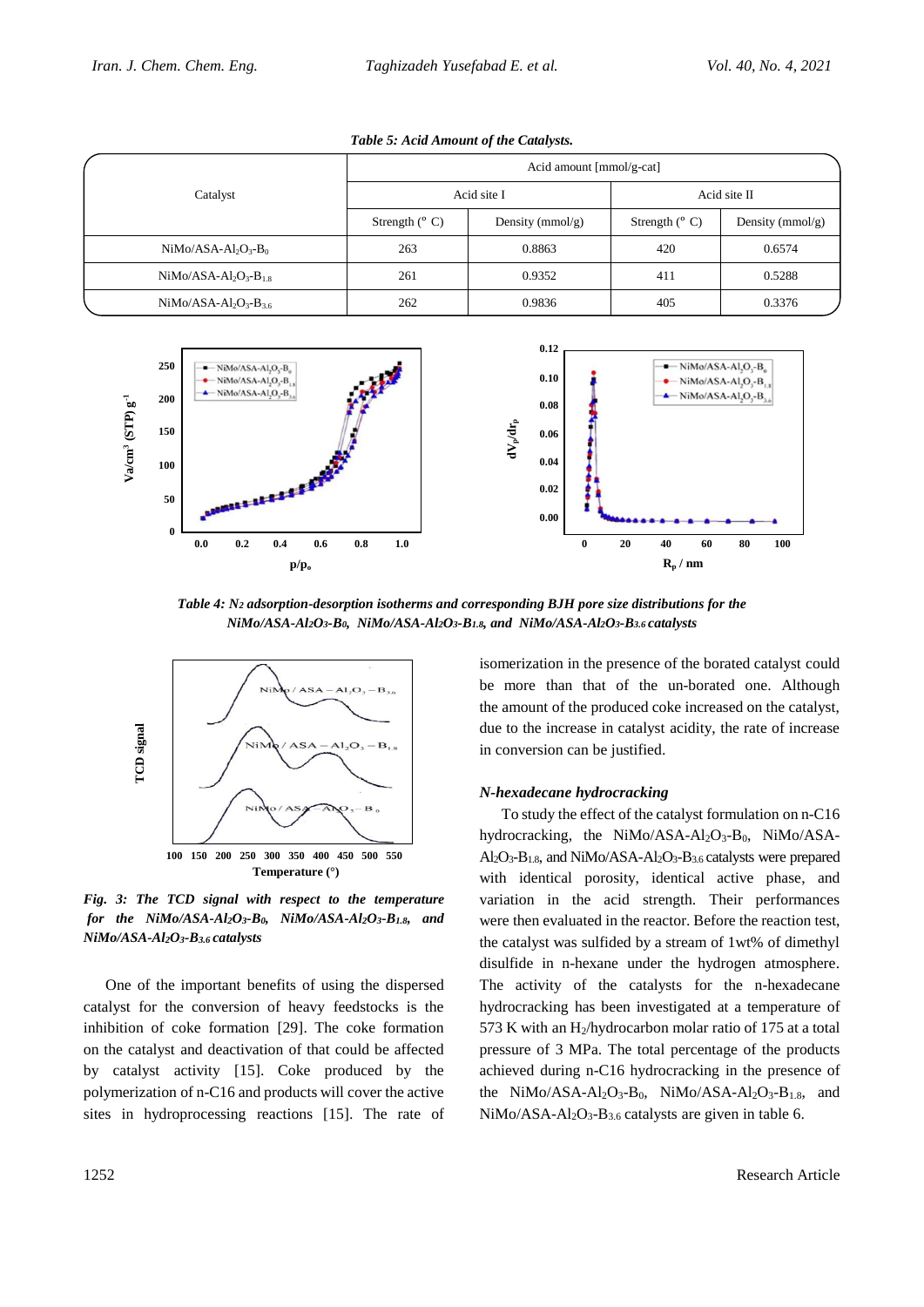| $\cdot$                     | $\tilde{\phantom{a}}$ |
|-----------------------------|-----------------------|
| catalyst                    | $\text{Coke (wt. %)}$ |
| $NiMo/ASA-Al2O3-B0$ spent   | 18.95                 |
| $NiMo/ASA-Al2O3-B1.8$ spent | 19.53                 |
| $NiMo/ASA-Al2O3-B3.6 spent$ | 19.92                 |

Table 7: Coke deposition results of the NiMo/ASA-Al<sub>2</sub>O<sub>3</sub>-B<sub>0</sub>, NiMo/ASA-Al<sub>2</sub>O<sub>3</sub>-B<sub>1.8</sub>, and NiMo/ASA-Al<sub>2</sub>O<sub>3</sub>-B<sub>3.6</sub> catalysts.

*Table 6: Total percentage of the products achieved in presence of different catalysts*

| Catalyst                   | $Conversion(\%)$ | Gasous products $(\%)$ | Liquidic products $(\%)$ |
|----------------------------|------------------|------------------------|--------------------------|
| $NiMo/ASA-Al2O3-B0$        | 91.43            | 4.64                   | 95.36                    |
| $NiMo/ASA-Al_2O_3-B_{1.8}$ | 96.38            | 7.65                   | 92.35                    |
| $NiMo/ASA-Al2O3-B3.6$      | 99.21            | 8.76                   | 91.24                    |

As shown in Table 6, the n-C16 was until about 91.43 percent cracked into smaller hydrocarbons in the presence of the Ni-Mo/  $ASA-Al_2O_3-B_0$  catalyst, 96.38 percent in the presence of the Ni-Mo/ASA-Al<sub>2</sub>O<sub>3</sub>-B<sub>1.8</sub> catalysts, and 99.21 percent in the presence of the Ni-Mo/ASA-Al<sub>2</sub>O<sub>3</sub>- $B_{3.6}$  catalysts. In other words, the presence of the boratefunctional group enhances the hydrocracking activity. Table 6 show that by increasing the borate functional group to the Ni-Mo/ASA-Al2O3-B<sup>0</sup> catalyst, the amount of the liquid products decreases, and the amount of gas products increases. The increase in the conversion with increasing the borate functional to the catalyst could be due to increasing the acidity of the catalysts. This is in accordance with reference [15]. The molar distribution of the liquid products is shown in Fig. 6.

According to Fig. 5, the selectivity of the liquid products from the n-C16 hydrocracking in the presence of the Ni-Mo/ASA-Al<sub>2</sub>O<sub>3</sub>-B<sub>0</sub> catalyst is the C10 compounds, C9 compounds in presence of  $NiMo/ASA-Al<sub>2</sub>O<sub>3</sub>-B<sub>1.8</sub>$ , and the C8 compounds in the presence of Ni-Mo/ASA-Al<sub>2</sub>O<sub>3</sub>-B<sub>3.6</sub>. the conversion and selectivity in the HCK process can be impacted by several factors such as the zeolite porosity, the hydrogenation on the acidity ratio (site strengths and numbers), or the proximity between the two catalytic functions [6]. The data in table 6 and figure 5 show the cracking properties of the hydrocracking catalysts strongly depend on their acidic characteristics [6,28,29].

Hydrocracking takes place on the Brønsted acid sites[30,31]. Accordingly, the activity of supports follows the same trend as Brønsted acidity with the support composition. In a bi-functional catalyst, the balance between the two catalytic functions highly impact the catalytic properties [31]. Improved strength of the hydrogenation



*Fig. 6: Molar distribution of the products in the conversion of n-hexadecane in the presence of the NiMo/ASA-Al2O3-B0, NiMo/ASA-Al2O3-B1.8 , and NiMo/ASA-Al2O3-B3.6 catalysts*

the function can result in a significant increase in the conversion and selectivity towards desired products by increasing the rate of the carbocation desorption, reducing the rate of acid site deactivation, and limiting the extent of secondary cracking. Therefore, the ratio between the two catalytic functions of the prepared catalysts is not affected by a modification of the hydrogenation properties[6].

### **CONCLUSIONS**

In this study, the NiMo/ASA- $Al_2O_3-B_0$ , NiMo/ASA- $Al_2O_3-B_{1.8}$ , and  $NiMo/ASA-Al_2O_3-B_{3.6}$  catalysts were synthesized by incipient wetness impregnation. The n-hexadecane hydrocracking process were carried out in an experimentscale fixed-bed reactor. The synthesized catalysts were characterized using X-Rray Diffraction (XRD), Brunauer–Emmett–Teller (BET), and NH3-Temperature Programmed Desorption (NH3-TPD), and also quantitative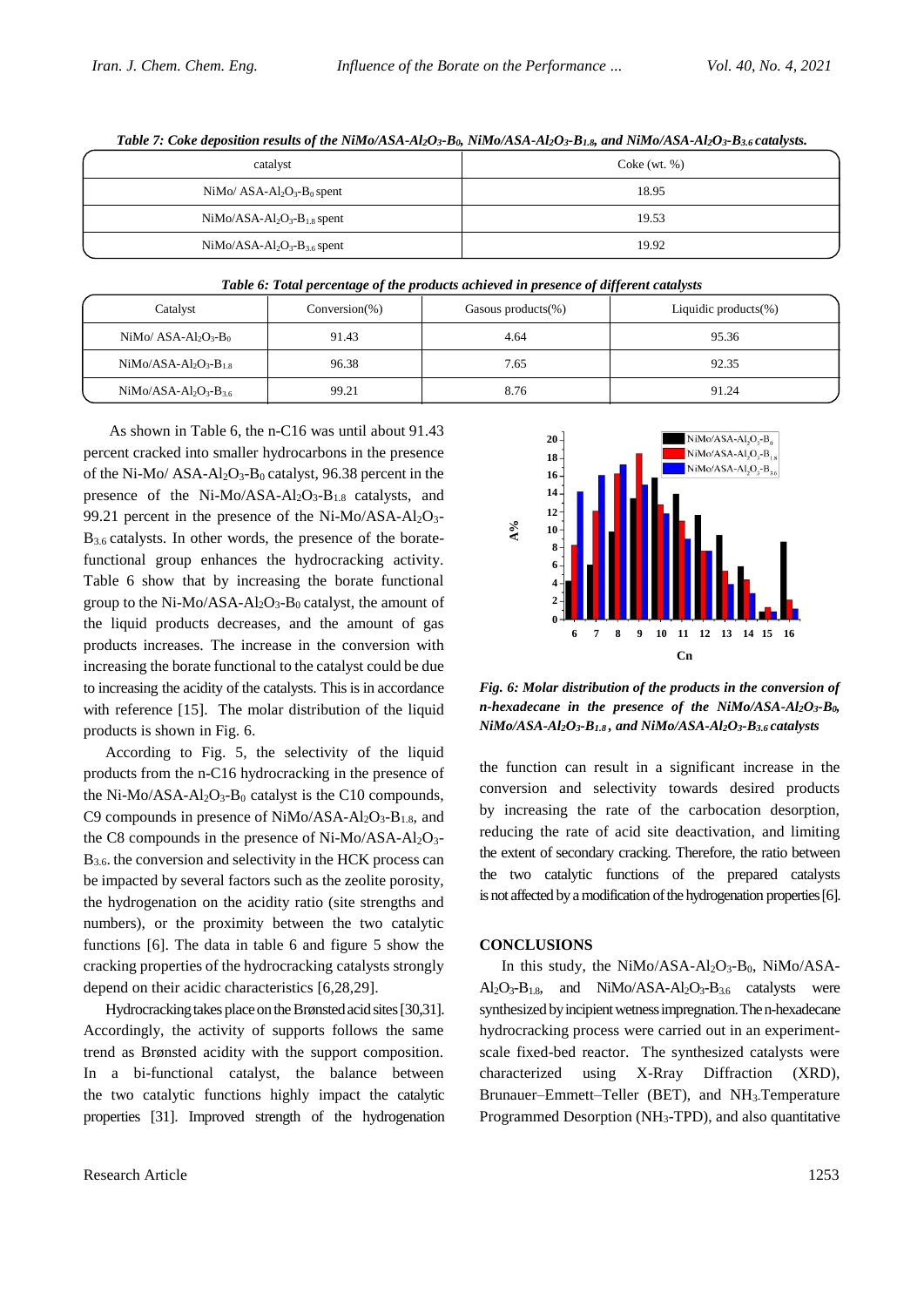analysis of the coke formed has been carried out by means of ThermoGravimetric-Analysis (TGA). The effect of adding borate to the  $NiMo/ASA-Al<sub>2</sub>O<sub>3</sub>$  catalyst was investigated. It was observed that:

1- The addition of borate to the catalyst decreased the BET surface area and pore volume. However, due to the blockage of small pores, the average pore sizes increased with adding the borate.

2- The activity of the catalyst  $(Ni-Mo/ASA-Al<sub>2</sub>O<sub>3</sub>)$ goes up with adding boric acid.

3- Boric acid could increase the catalyst acidity.

*Received : Nov. 22, 2019 ; Accepted : Feb. 17, 2020*

#### **REFERENCES**

- [1] LI W., ZHU J., and QI J.[, Application of](https://www.sciencedirect.com/science/article/abs/pii/S1872581307600164) Nano-Nickel [Catalyst in the Viscosity Reduction of Liaohe Extra-](https://www.sciencedirect.com/science/article/abs/pii/S1872581307600164)[Heavy Oil by Aqua-Thermolysis,](https://www.sciencedirect.com/science/article/abs/pii/S1872581307600164) *J. Fuel Chem. Technol.*, **35(2)**: 176–180 (2007).
- [2] Martínez-Palou R., de LourdesMosqueira M., Zapata-Rendón B., Mar-Juárez E., Bernal-Huicochea C., de la Cruz Clavel-López J., Aburto J., [Transportation](https://www.sciencedirect.com/science/article/abs/pii/S0920410510002640)  [of Heavy and Extra-Heavy Crude Oil by Pipeline:](https://www.sciencedirect.com/science/article/abs/pii/S0920410510002640)  [A Review,](https://www.sciencedirect.com/science/article/abs/pii/S0920410510002640) *J. Pet. Sci. Eng.*, **75(3)**: 274–282 ( 2011).
- [3] Leyva C., Ancheyta J., Travert A., Maugé F., Mariey L., Ramírez J., S.Rana M., [Activity and Surface](https://www.sciencedirect.com/science/article/abs/pii/S0926860X12001068)  [Properties of NiMo/SiO](https://www.sciencedirect.com/science/article/abs/pii/S0926860X12001068)<sub>2</sub>-Al<sub>2</sub>O<sub>3</sub> Catalysts for [Hydroprocessing of Heavy Oils,](https://www.sciencedirect.com/science/article/abs/pii/S0926860X12001068) *Appl. Catal. A Gen.*, 425–426, 1–12 (2012).
- [4] Utami M., Wijaya K., Trisunaryanti W.[, Pt-Promoted](https://www.sciencedirect.com/science/article/abs/pii/S0254058418302189)  [Sulfated Zirconia as Catalyst for Hydrocracking of](https://www.sciencedirect.com/science/article/abs/pii/S0254058418302189)  [LDPE Plastic Waste into Liquid Fuels,](https://www.sciencedirect.com/science/article/abs/pii/S0254058418302189) *Mater. Chem. Phys.*, (2018).
- [5] Zepeda H. M. P., ["Novel Mesoporous Catalysts for](https://books.google.com/books/about/Novel_Mesoporous_Catalysts_for_Vacuum_Re.html?id=QHzwvgEACAAJ&utm_source=gb-gplus-shareNovel)  [Vacuum Residue Hydrocracking"](https://books.google.com/books/about/Novel_Mesoporous_Catalysts_for_Vacuum_Re.html?id=QHzwvgEACAAJ&utm_source=gb-gplus-shareNovel), (2013).
- [6] Francis J., Guillon E., Bats N., Pichon C., Corma A., Simon L.J., [Design of Improved Hydrocracking](https://www.sciencedirect.com/science/article/abs/pii/S0926860X11005771)  [Catalysts by Increasing the Proximity Between Acid](https://www.sciencedirect.com/science/article/abs/pii/S0926860X11005771)  [and Metallic Sites,](https://www.sciencedirect.com/science/article/abs/pii/S0926860X11005771) *Appl. Catal. A Gen.*, **409-410**: 140–147, (2011).
- [7] Stanislaus A., Marafi A., Rana M.S., [Recent](https://www.sciencedirect.com/science/article/abs/pii/S0920586110003299)  [Advances in the Science and Technology of Ultra](https://www.sciencedirect.com/science/article/abs/pii/S0920586110003299)  [Low Sulfur Diesel \(ULSD\) Production,](https://www.sciencedirect.com/science/article/abs/pii/S0920586110003299) *Catal. Today*, **153(1–2)**: 1–68 (2010).
- [8] Corma A., Martinez A., Martinez-Soria V., Catalytic [Performance of the New Delaminated ITQ-2 Zeolite](https://www.sciencedirect.com/science/article/pii/S0021951701932191)  [for Mild Hydrocracking and Aromatic](https://www.sciencedirect.com/science/article/pii/S0021951701932191)  [Hydrogenation Processes,](https://www.sciencedirect.com/science/article/pii/S0021951701932191) *J. Catal.*, **200(2)**: 259-269 (2001).
- [9] Ward J. W., [Hydrocracking Processes and Catalysts,](https://www.sciencedirect.com/science/article/pii/037838209390085I) *Fuel Process. Technol.*, **35(1)**: 55–85 (1993).
- [10] van Dijk A., de Vries A.F., van Veen J.A.R., Stork W. H. J., Blauwhoff P. M. M., [Evaluation of](https://www.sciencedirect.com/science/article/abs/pii/092058619187013D)  [Hydrocracking Catalysts in Recycle Tests,](https://www.sciencedirect.com/science/article/abs/pii/092058619187013D) *Catal. Today*, **11(1)**: 129–139 (1991).
- [11] Alvarez A. Ancheyta J., [Simulation and Analysis of](https://www.sciencedirect.com/science/article/pii/S0009250907007804)  [Different Quenching Alternatives for an Industrial](https://www.sciencedirect.com/science/article/pii/S0009250907007804)  [Vacuum Gasoil Hydrotreater,](https://www.sciencedirect.com/science/article/pii/S0009250907007804) *Chem. Eng. Sci.*, **63(3)**: 662–673 (2008).
- [12] Nishijima A., Sato T., Yoshimura Y., Shimada H., Matsubayashi N., Imamura M., Sugimoto Y., Kameoka T., Nishimura Y., [Two Stage Upgrading](https://www.sciencedirect.com/science/article/abs/pii/0920586195001808)  [of Middle and Heavy Distillates over Newly](https://www.sciencedirect.com/science/article/abs/pii/0920586195001808)  [Prepared Catalysts,](https://www.sciencedirect.com/science/article/abs/pii/0920586195001808) *Catal. Today*, **27(1)**: 129-135 (1996).
- [13] Gosselink J. W., van de Paverd A., Stork W.H.J., [Mild Hydrocracking: Optimization of Multiple](https://www.sciencedirect.com/science/article/abs/pii/S0167299108610782)  [Catalyst Systems fFor Increased Vacuum Gas Oil](https://www.sciencedirect.com/science/article/abs/pii/S0167299108610782)  [Conversion,](https://www.sciencedirect.com/science/article/abs/pii/S0167299108610782) *Catalysts in Petroleum Refining*, **53**: 385–397 (1989).
- [14] Sadighi S., Ahmad A., Rashidzadeh M., [4-Lump](https://link.springer.com/article/10.1007/s11814-010-0172-0)  [Kinetic Model for Vacuum Gas Oil Hydrocracker](https://link.springer.com/article/10.1007/s11814-010-0172-0)  [Involving Hydrogen Consumption,](https://link.springer.com/article/10.1007/s11814-010-0172-0) *Korean J. Chem. Eng.*, **27(4)**: 1099–1108 (2010).
- [15] Olorunyolemi T., Kydd R. A., [The Effect of fluoride](https://link.springer.com/article/10.1023/A:1019054013022)  [Addition on the Catalytic Activity of Gallium-](https://link.springer.com/article/10.1023/A:1019054013022)[Aluminium Mixed Oxides and Ni-Mo Supported](https://link.springer.com/article/10.1023/A:1019054013022)  [on Them.](https://link.springer.com/article/10.1023/A:1019054013022) *Catalysis Letters*, **63**: 173–178 (1999).
- [16] Okamoto Y. and Imanaka T., [Interaction Chemistry](https://pubs.acs.org/doi/10.1021/j100336a015)  [Between Molybdena and Alumina: Infrared Studies](https://pubs.acs.org/doi/10.1021/j100336a015)  [of Surface Hydroxyl Groups and Adsorbed Carbon](https://pubs.acs.org/doi/10.1021/j100336a015)  [Dioxide on Aluminas Modified with Molybdate,](https://pubs.acs.org/doi/10.1021/j100336a015)  [Sulfate, or Fluorine Anions,](https://pubs.acs.org/doi/10.1021/j100336a015) *J. Phys. Chem.*, **92(25)**: 7102–7112 (1988).
- [17] Bookman P.M., Kydd R.A., Sarbak Z., Somogyvari A., [Surface Acidity and Cumene Conversion: II. A Study](https://www.sciencedirect.com/science/article/pii/0021951786900953)  [of γ-Alumina Containing Fluoride, Cobalt, and](https://www.sciencedirect.com/science/article/pii/0021951786900953)  [Molybdenum Additives: the Effect of Reduction,](https://www.sciencedirect.com/science/article/pii/0021951786900953) *J. Catal.*, **100(2)**: 287–292 (1986).